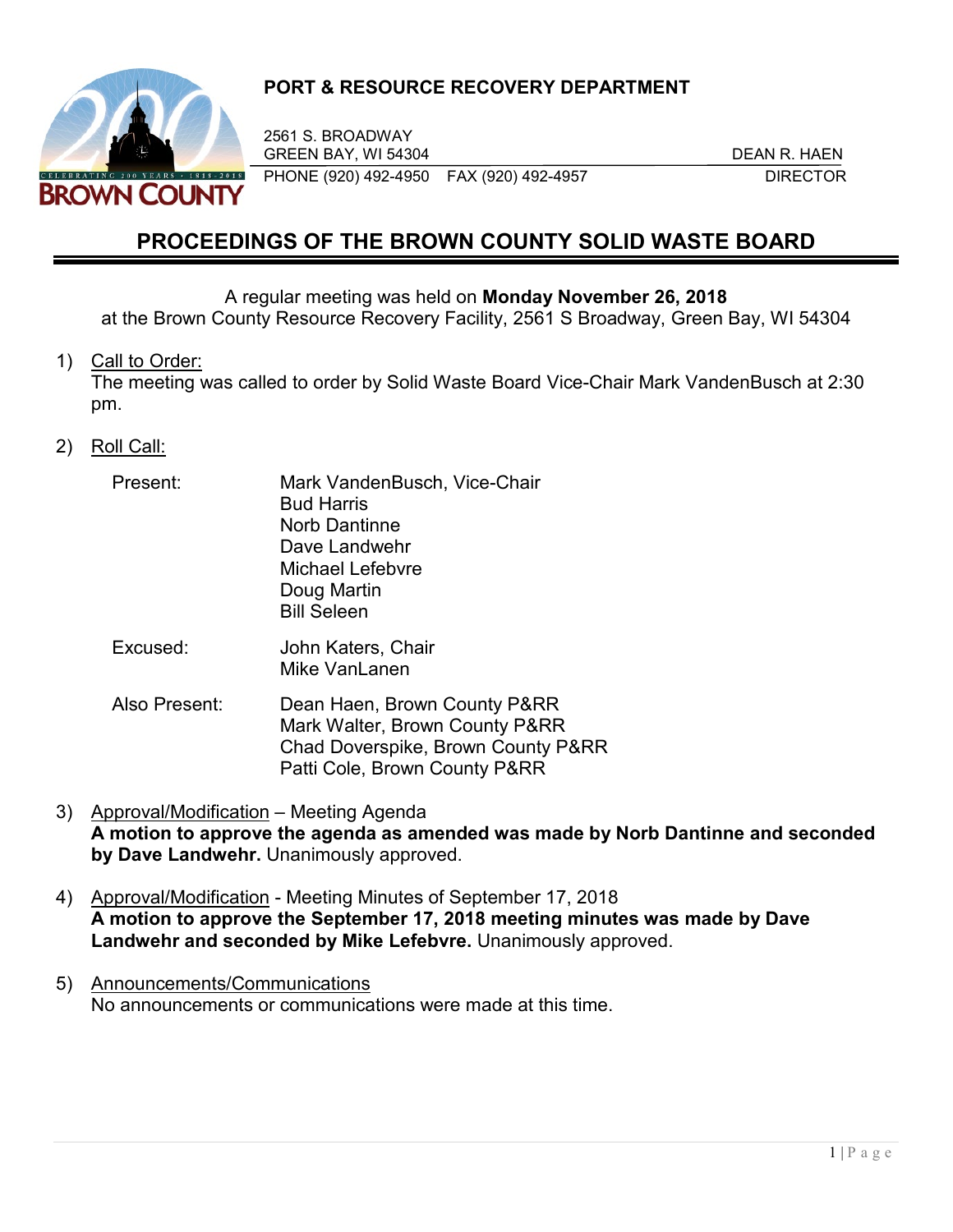## 6) 2018 3rd Quarter Budget Status Report

Dean Haen informed the Board that tipping fee revenues were up due to a larger than expected tonnage collected, while the revenue collected from the gas to energy process was lower, but higher than expenses.

**A motion to approve the 2018 3rd Quarter Budget was made by Norb Dantinne and seconded by Mike Lefebvre.** Unanimously approved.

## 7) Hoffman Property

Dean Haen reminded the Solid Waste Board of its past actions regarding the Hoffman property with the most recent actions being that they were no longer interested in acquiring the property. Previous Board action involved an offer to purchase made by the Seller at \$170,000 and approved twice in past actions of the Board. However, the property owner later decided to rescind the original offer to sell.

Prior to the offer, each party did an appraisal and then agreed to a third appraisal because the individual appraisals were significantly different. Hoffman is claiming the Board followed the property value protection provisions of the Landfill Siting Agreement between the Town of Holland and Brown County. The property value protection provisions are activated when the landfill is open. Both parties followed reasonable procedures in determining a value for the property with no agreement by either party that the other was obligated to sell or buy. Mr. Haen then described the attorney representing the Hoffman's Freedom of Information Act claims, and how the County Corporation Counsel's office has been preparing to provide these items. Mr. Haen was confident that the suit would be handled by Corporation Counsel, and that it would be dismissed after it is shown that the Department has committed no wrongdoing.

## 8) Scale/Building Changes

Chad Doverspike brought to the Board's attention the fact that the Waste Transfer Station has experienced an increased number of customers and that various improvements have been made, and more are in the process. Mr. Doverspike noted that so far the entranceway has been widened and the turnaround area has been improved. In 2019, further improvements are planned including the addition of a second scale which will include a semi-automated system involving RFID cards carried by primary account holders. Also, the scale house building will be modified in order to give the operator a better view of both scales and the vehicle unloading area. This way anyone who may be placing refuse in an incorrect area can be corrected via a speaker system.

Mr. Doverspike then explained that the technology involved in this system would need to be monitored to decide if the benefits would outweigh the costs. Mark Walter then stated that the Department is looking at updated software that would be required for this new system. The Department wants to that the software would be able to handle all items accepted at the transfer station, and that cred it card would be integrated into the scale software. The Department is currently in the process of identifying a software/scale combination that would be able to handle all requirements that the transfer station would need. Mr. Walter then brought to the Board's attention the fact that any improvements made at the waste transfer station would eventually need to be made to the South Landfill, and it is therefore important to keep this in mind while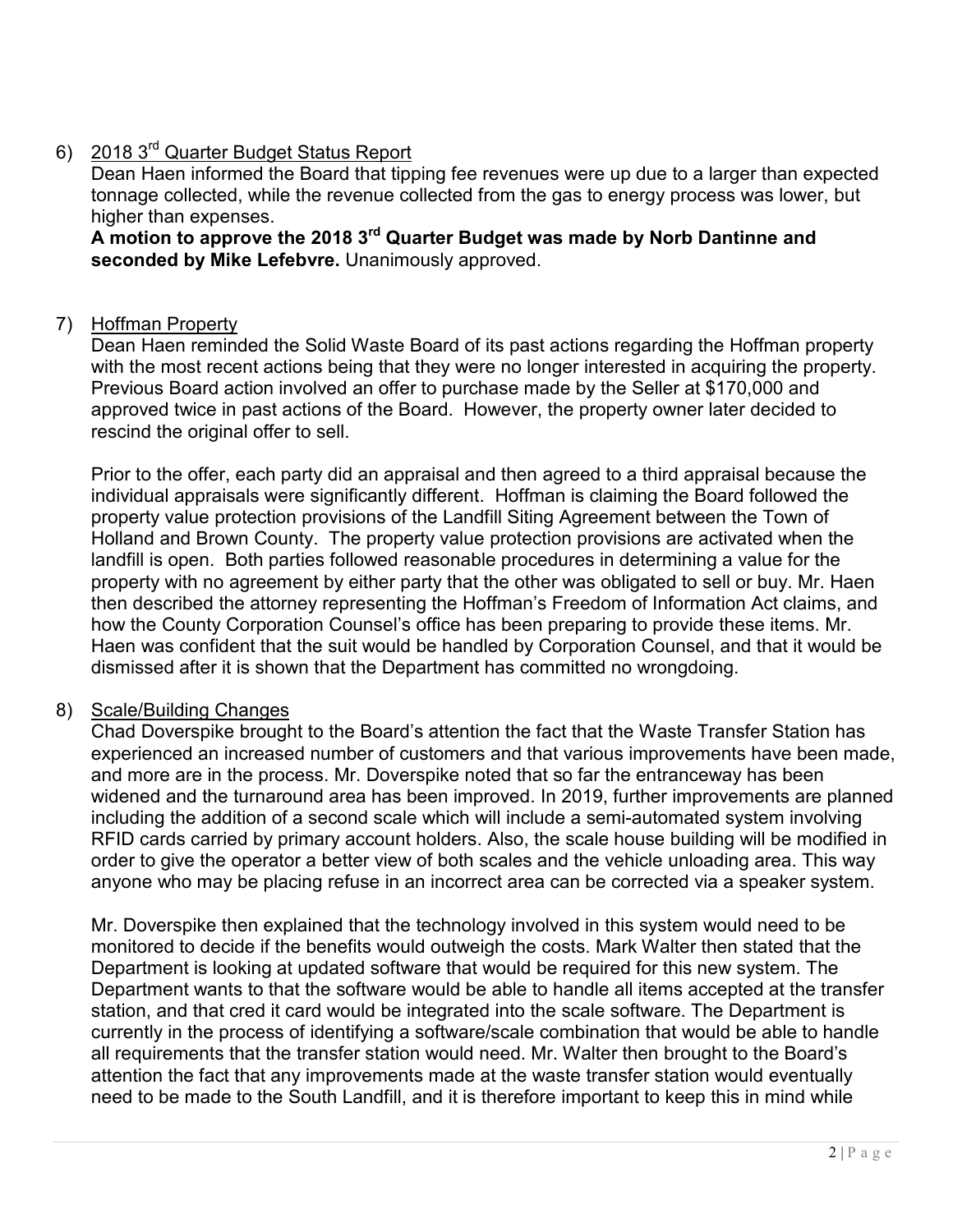determining the software integration into the scale, so that any future improvements at the South Landfill are consistent with the transfer stations.

## 9) 2019 Budget

Dean Haen noted that the 2019 Budget was approved by the County Board and that no changes are required.

10) South Landfill Timeline and Response to Observed Groundwater ES Exceedances Dean Haen brought to the Board's attention a letter submitted to the Department of Natural Resources and the subsequent Department response regarding groundwater contaminants, stating that the DNR agrees that the groundwater exceedances are being correctly addressed, and that the Department agrees that the balers used were the source of the trichloroethylene (TCE) and methylene chloride observed in the monitoring wells. The department also believes that the County has taken the economically and technically feasible steps required to maintain acceptable groundwater levels of these compounds.

Mr. Haen then stated that the County will continue the remaining four rounds of baseline monitoring for volatile organic compounds (VOCs) and ensure that their levels remain within acceptable parameters.

Mr. Haen then explained that the County is dealing with the costs of the cleanup, and he has inquired with Corporation Counsel as to whether or not the manufacturer of these balers is liable for damages. Corporation Counsel's response is that the County must prove that the balers were known by the manufacturer to be used in the intended application. Mr. Haen then noted that this issue is one that will be looked upon in the future, and that it remains open.

#### 11) South Landfill Town of Holland Local Monitoring Committee Legal Correspondence

Dean Haen began by calling attention to a letter from Quarles & Brady, the law firm representing the Town of Holland, regarding Brown County's correspondence concerning contaminants in the groundwater. Mr. Haen stated that the letter asks for a meeting between the Town and the County, which he stated is agreeable, as the two parties both agreed to hold up to two meetings per year. Additionally the letter calls attention to a claim that the County has violated what is known as Wisconsin's "Spills Law," or the Wisconsin Hazardous Substances Spill Law, which requires immediate notification to the DNR of a hazardous substance release. Mr. Haen pointed out the fact that the exceedance levels of TCE and methylene chloride were not considered releases to public property, as the compounds in question were not exposed to any external locations, they only affected the monitoring wells in which the balers were installed.

Mr. Haen reviewed a letter the County's attorney wrote in response to the first letter, which states the fact that these contaminants are not considered a public property hazardous materials release. Mr. Haen also noted that the property in question is not a landfill currently in operation, and is therefore not subject to the Landfill Siting Agreement. Mr. Haen then brought attention to a third letter, a letter from Quarles & Brady. This letter states that the Town of Holland would like to agree to disagree with the County on a select number of various points of contention, and they would like to move forward, and have a meeting that is currently scheduled for January 14, 2018.

Mr. Haen then brought the Board's attention to an event that occurred recently, which involves Foth and GEI, a subcontractor to Foth for the County. GEI has been tasked with completing the wetland delineation. GEI made an electronic submittal to the DNR concerning the